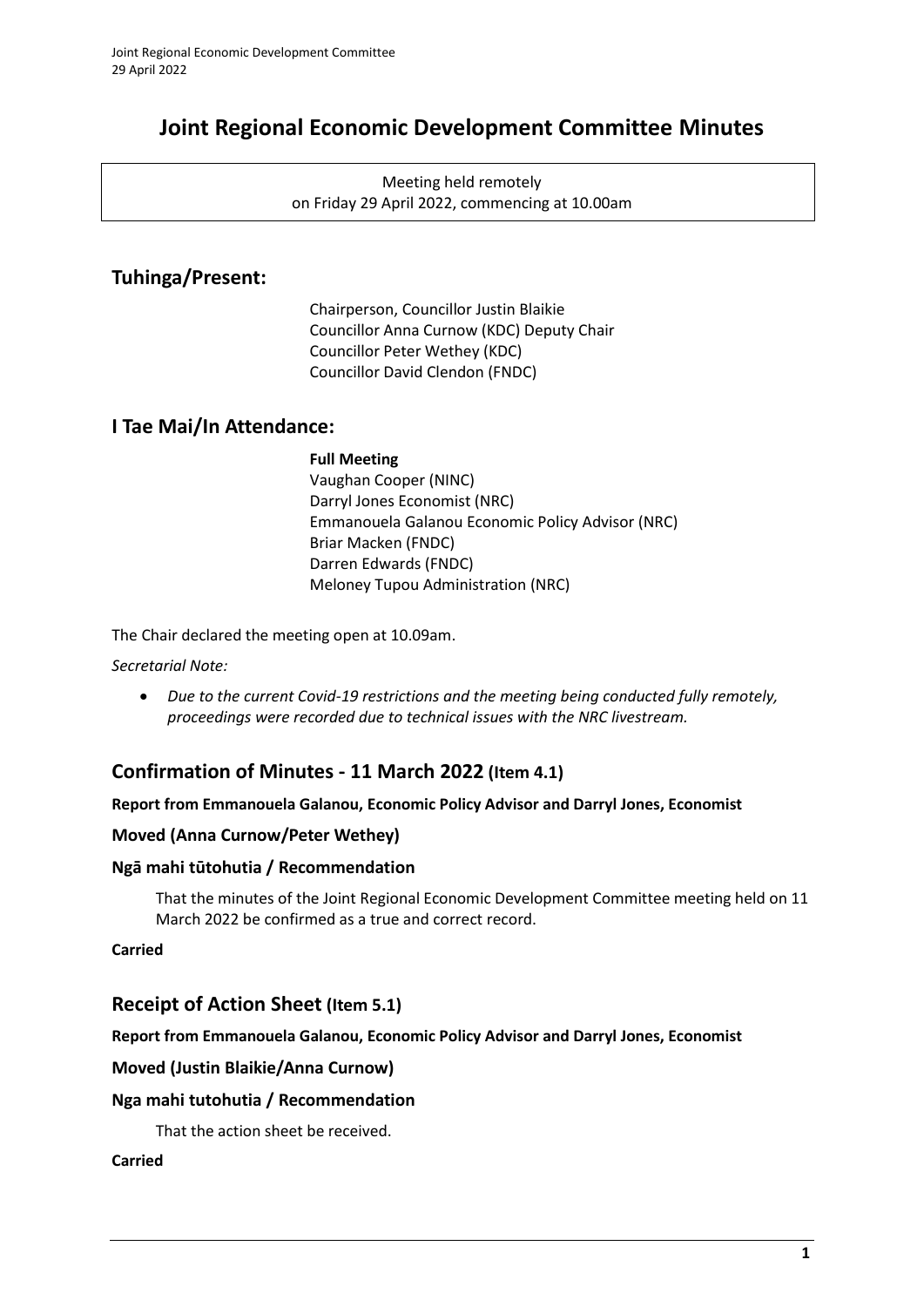# **Northland Inc Limited Statement of Intent: Shareholder comment on draft SOI 2022-2025 (Item 6.1)**

#### **Report from Emmanouela Galanou, Economic Policy Advisor and Darryl Jones, Economist**

### **Moved (Peter Wethey/Justin Blaikie)**

#### **Recommendation(s)**

- 1. That the report 'Northland Inc Limited Statement of Intent: Shareholder comment on draft SOI 2022-2025' by Emmanouela Galanou, Economic Policy Advisor and Darryl Jones, Economist and dated 6 April 2022, be received.
- 2. That the shareholder comment on the draft Statement of Intent 2022-2025 as set out in **Attachment 1** be provided to Northland Inc Limited.
- 3. That the Chair be delegated authority to make minor amendments to the shareholder comment on Northland Inc Limited's Statement of Intent 2022-2025 in line with comments received on this report and provide the shareholder comment back to Northland Inc Limited by 30 April 2022.

#### T **Carried**

*Secretarial Note: If a decision is made to increase directors' remuneration in item 6.2 of this meeting, that a note reflecting this decision be included in the shareholder comment to Northland Inc's SOI 2022-2025.*

### **Northland Inc Limited Directors: Review of Remuneration (Item 6.2)**

#### **Report from Darryl Jones, Economist and Emmanouela Galanou, Economic Policy Advisor**

### **Moved (Anna Curnow/Peter Wethey)**

#### **Recommendation(s)**

- 1. That the report 'Northland Inc Limited Directors: Review of Remuneration' by Darryl Jones, Economist and Emmanouela Galanou, Economic Policy Advisor and dated 5 April 2022, be received.
- 2. That the annual remuneration paid to the directors and Chair of Northland Inc increase to \$20,700 and \$31,050 respectively effective 1 July 2022.
- 3. That this increase in remuneration be met out of Northland Inc operational funding increase as proposed in the draft Statement of Intent 2022-2025.

#### **Carried**

### **Kaupapa ā Roto/Business with Public Excluded (Item 7.0)**

### **Moved (Justin Blaikie/David Clendon)**

#### **Ngā mahi tūtohutia / Recommendations**

- 1. That the public be excluded from the proceedings of this meeting to consider confidential matters.
- 2. That the general subject of the matters to be considered whilst the public is excluded, the reasons for passing this resolution in relation to this matter, and the specific grounds under the Local Government Official Information and Meetings Act 1987 for the passing of this resolution, are as follows: